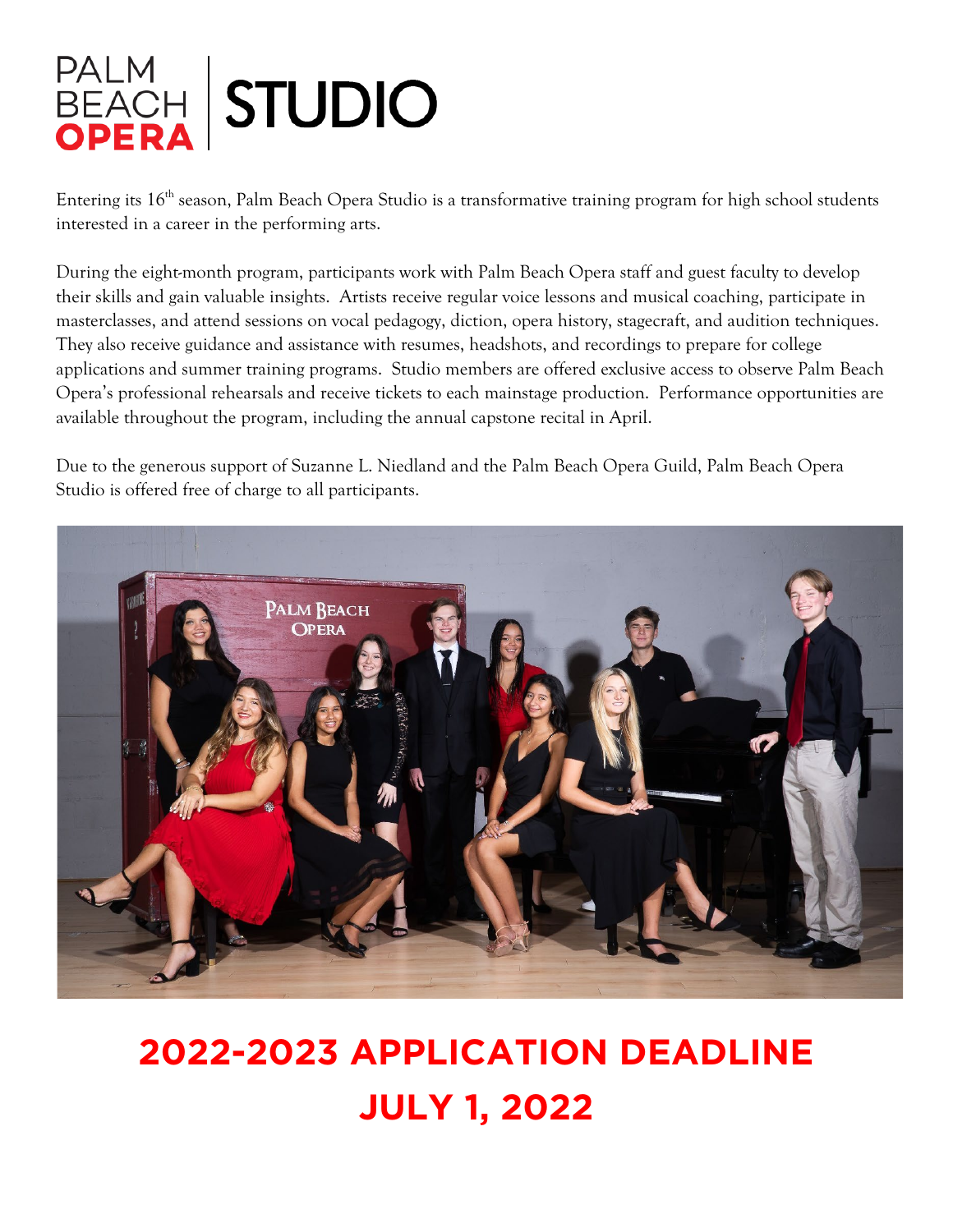

# WHO IS ELIGIBLE?

Students entering the 11<sup>th</sup> and 12<sup>th</sup> grade who demonstrate a strong interest in a performing arts career. Students must be willing and able to commit to the rigorous program schedule which includes regular weekend sessions, monthly lessons, and rehearsal and performance attendance.

# HOW TO APPLY?

Find the program application at https://pbopera.org/artists-training/pbo-studio/. Please download, complete, and return the **application** to jwilson@pbopera.org by **Friday, July 1, 2022.**

With the application, students must include a **résumé** and **video recordings** of two contrasting classical pieces (art song, folk song, or aria), sent to jwilson@pbopera.org. Videos may be uploaded to YouTube or Vimeo, or PBO can provide a Dropbox link for uploading files on request. Webcam or mobile phone recordings are perfectly acceptable and expected.

When applying, please note the 2022-2023 anticipated Studio calendar, found within the application. We are still finalizing our calendar for next season, but this draft provides an overview of the time commitment and scope of the program.

# APPLICATION PACKET CHECKLIST

- $\checkmark$  Application Form
- Résumé
- 2 Video Recordings

# NOTIFICATION OF ACCEPTANCE

Selected applicants will be asked to audition and interview in person, to be scheduled by appointment in mid-July. Applicants will then receive notification of acceptance via e-mail by **August 1, 2022.** Upon notification, accepted students will have 7 days to accept or decline the offer.



# OTHER QUESTIONS?

Please email Jennifer Wilson, Teacher/Administrator, at jwilson@pbopera.org.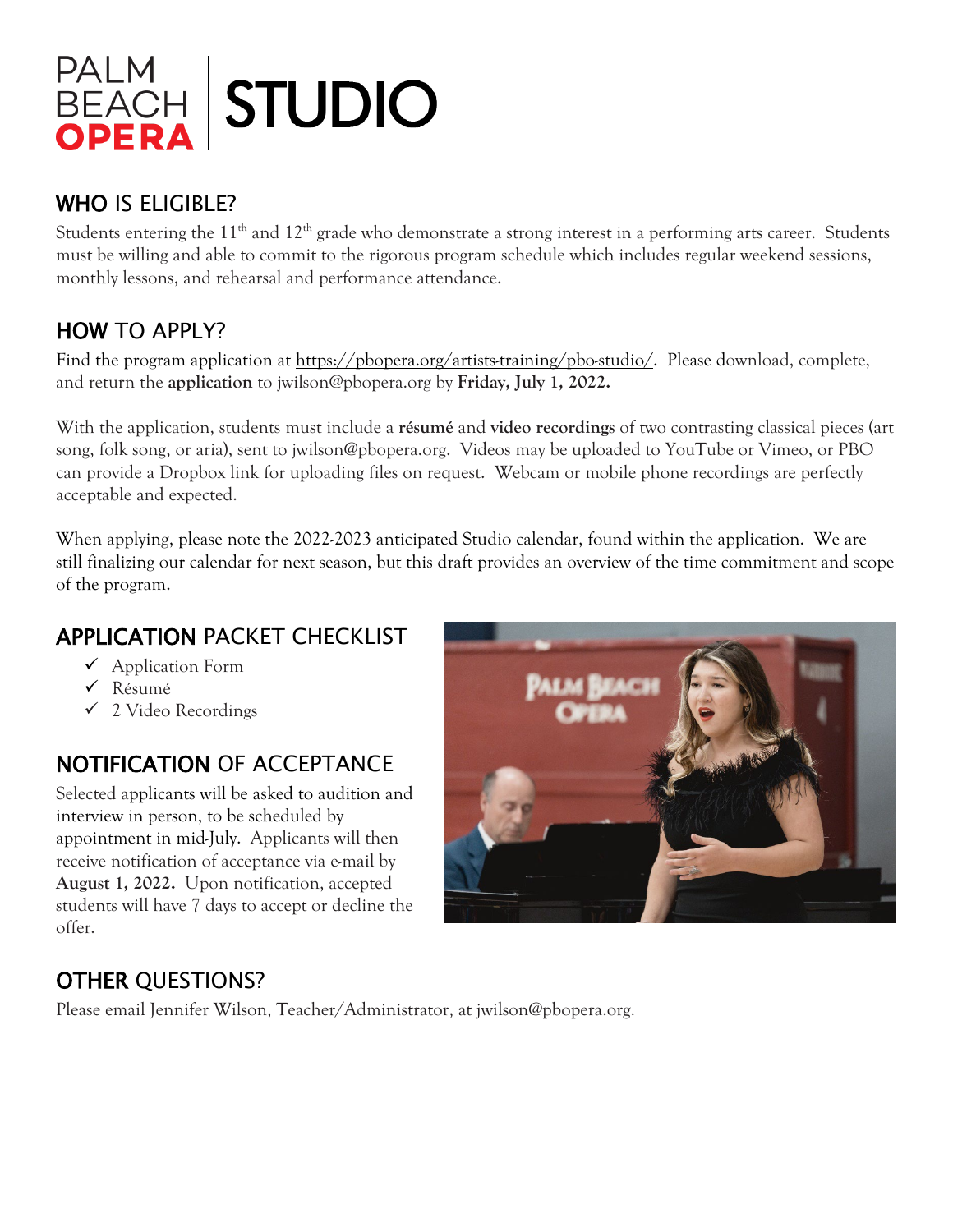

| Do you read music? $\Box$ Yes $\Box$ No<br>If yes, how well? $\Box$ Well $\Box$ Somewhat well $\Box$ Not well |  |
|---------------------------------------------------------------------------------------------------------------|--|
| Have you had private training? $\square$ Yes $\square$ No                                                     |  |
|                                                                                                               |  |
| What interests and inspires you about opera as an art form?                                                   |  |
|                                                                                                               |  |
|                                                                                                               |  |
|                                                                                                               |  |
|                                                                                                               |  |
|                                                                                                               |  |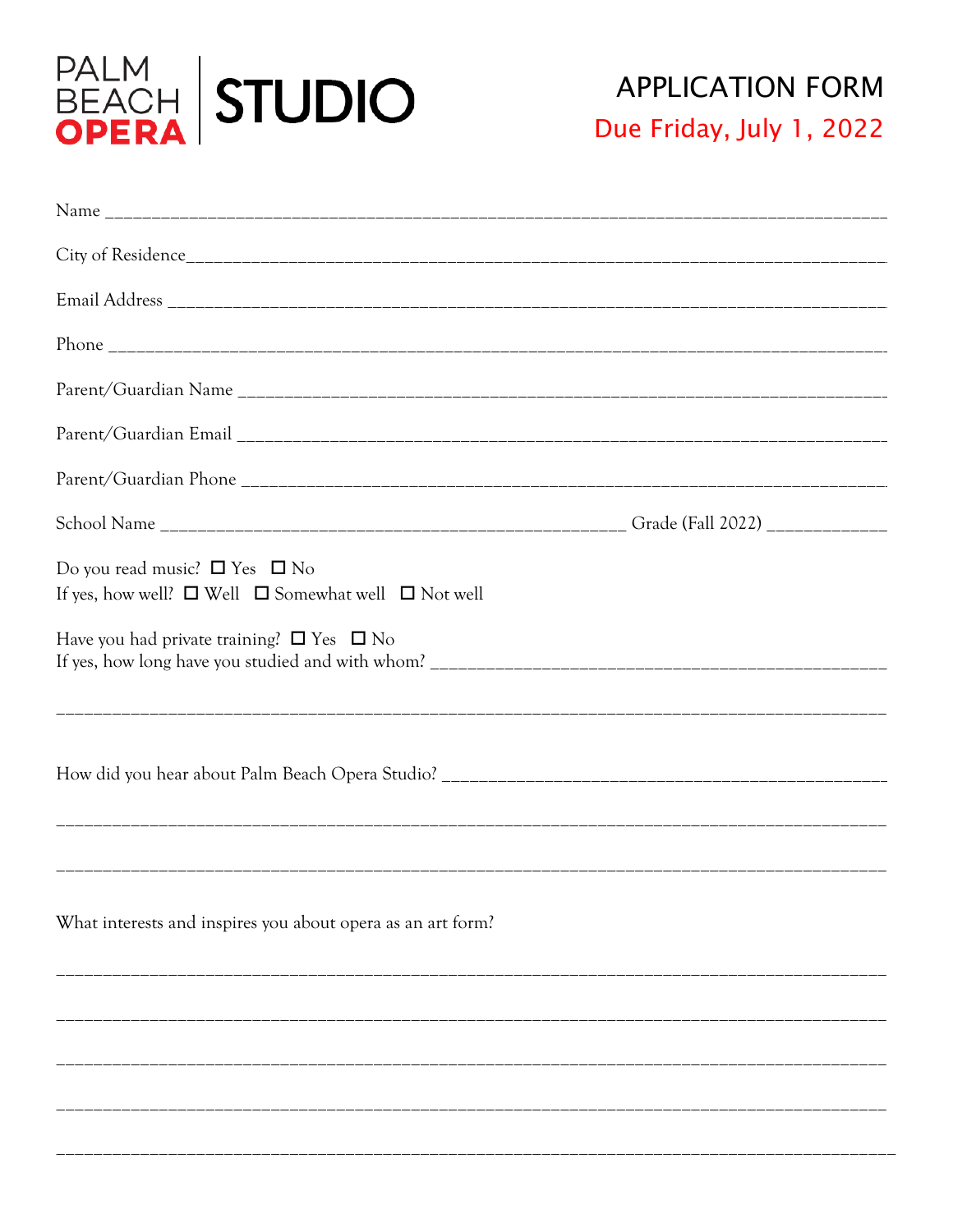What would you hope to learn or develop through participation in Palm Beach Opera Studio? What has been your favorite musical experience so far, and why? What are some of your interests outside of singing?

As a reminder, all applicants must submit a résumé and two video recordings to jwilson@pbopera.org with this completed application form.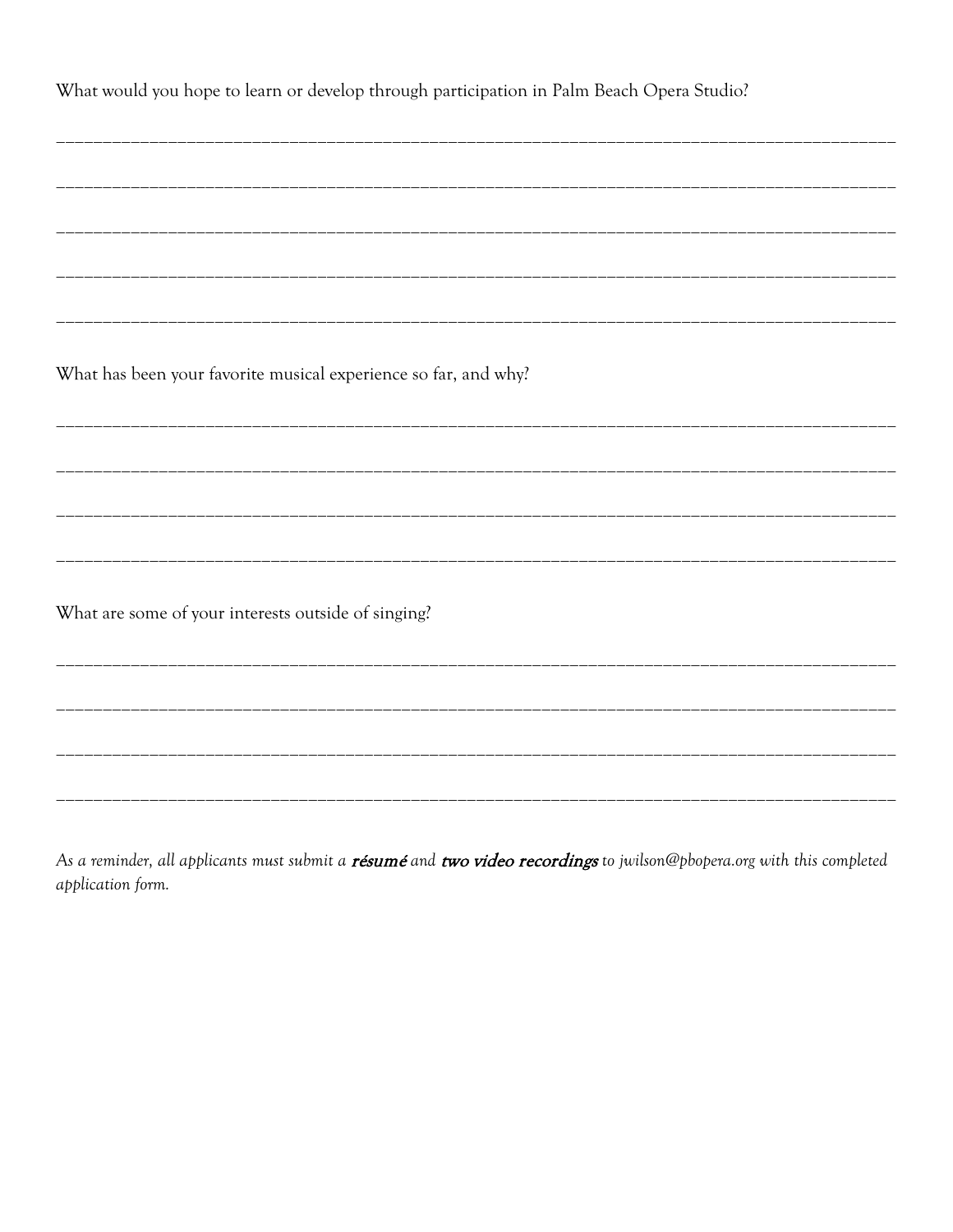

*The following overview is a draft, and dates and times are subject to change.*

### ORIENTATION DAY AND SING-IN \*(parents, please attend first portion)

Saturday, September 10, 2022 10:00am to 1:00pm / PBO Rehearsal Hall

# HEADSHOTS & AUDITION WORKSHOP

Saturday, September 17, 2022 10:00am to 1:00pm / PBO Rehearsal Hall

# MASTERCLASS with Mo. Greg Ritchey

Saturday, September 24, 2022 10:00am to 1:00pm / PBO Rehearsal Hall

# MASTERCLASS with Mo. Greg Ritchey

Saturday, October 1, 2022 10:00am to 1:00pm / PBO Rehearsal Hall

### RECORDING SESSIONS FOR SENIORS

Saturday, October 8, 2022 *By appointment /* PBO Rehearsal Hall

### GENERAL SESSION: Musicianship with Mo. Greg Ritchey

Saturday, October 22, 2022 10:00am to 12:00pm / PBO Rehearsal Hall

### GENERAL SESSION: College Class \*(parents, please attend)

Saturday, October 29, 2022 10:00am to 12:00pm / PBO Rehearsal Hall

# GENERAL SESSION: Young & Apprentice Artist Roundtable

Saturday, November 5, 2022 10:00am to 12:00pm / PBO Classroom

### GENERAL SESSION: Vocal Pedagogy

Saturday, November 12, 2022 10:00am to 12:00pm / PBO Classroom

### GENERAL SESSION: IPA

Saturday, November 19, 2022 10:00am to 12:00pm / PBO Classroom

### GENERAL SESSION: Stagecraft

Saturday, December 3, 2022 10:00am to 12:00pm / PBO Classroom